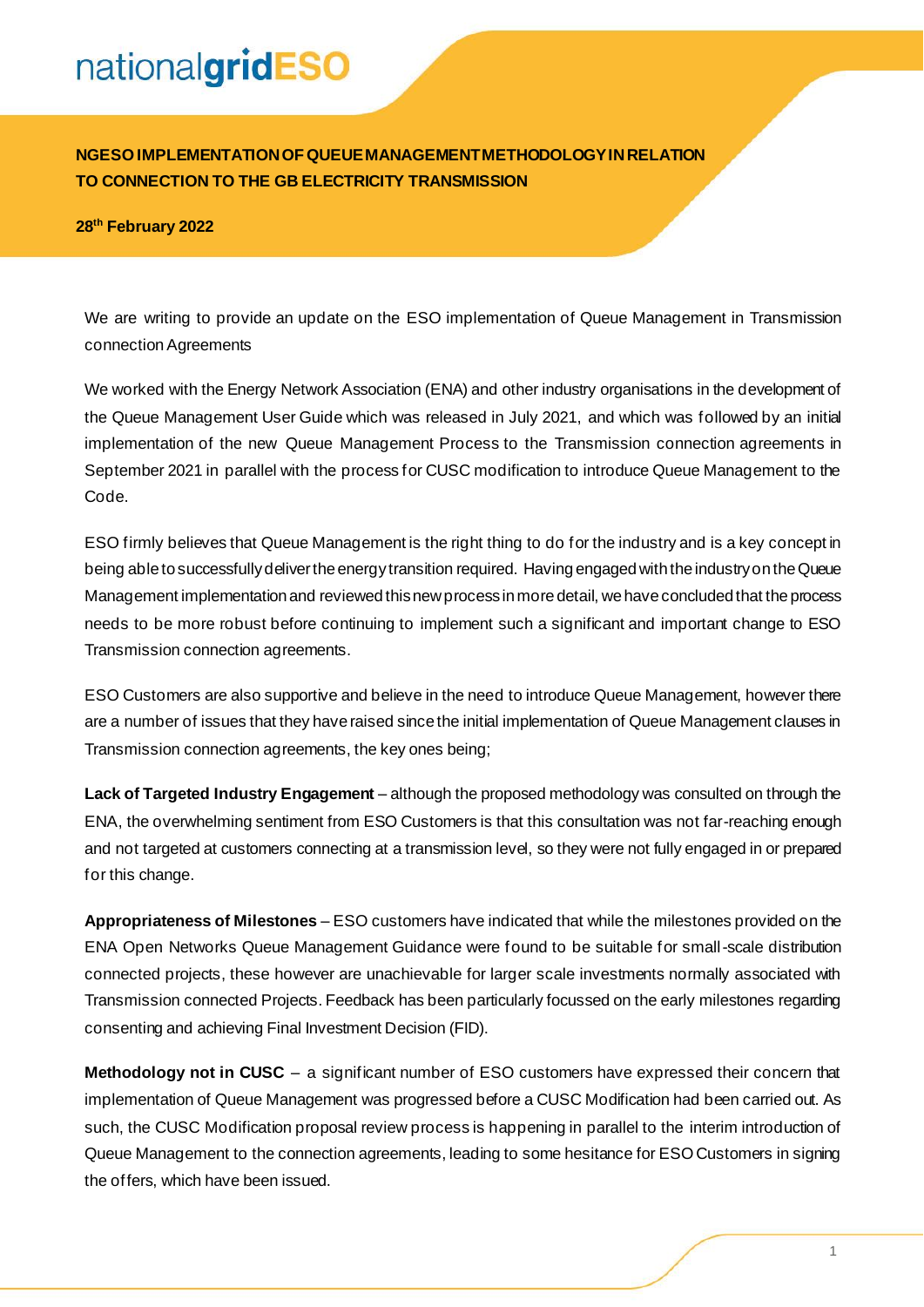### nationalgridESO

There are also some practical issues in continuing to implement this change now:

**Impact of CUSC Working Group** – the working group set up as part of the CUSC modification process would like to suggest amendments that will make the methodology suitable and more realistic for transmission level projects. The outcome of the CUSC modification process is therefore likely to include changes to the existing approach and methodology. The current Queue Management terms in the existing Transmission connection agreements would therefore need to be amended to reflect the outcome of the CUSC modification,.

**Need for Agreed Processes** – there has been a significant amount of work carried out between the ESO and TO parties to consider and get the relevant clauses into TOCOs and Transmission connection agreements, but the detailed process beyond this in terms of milestone management, visibility of milestones, formal notices, dispute resolution amongst others require further work as these don't form part of ENA Open Networks Queue Management Guidance.

**Customer Feedback** – the vast majority of ESO customers who have received Transmission connection agreements which include provision for Queue Management have raised their issues and concerns. The number of queries and requests for further information or clarity are becoming more increasingly difficult to manage given they come at the same time as an of unprecedented workload in terms of number of transmission connections offers to be made.

Given the above, and whilst we remain focused and supportive that Queue Management is required for Transmission connection offers, the ESO believes that a "pause" on Queue Management is the best approach at this time. Transmission Owners have been engaged in and informed of this decision.

#### **In terms of a way forward therefore the ESO will:**

- From the 28<sup>th</sup> of February 2022, not include the Queue Management clauses and associated appendices in Transmission connection agreements. The future introduction of Queue Management clauses and associated appendices will be dependent, both in terms of content and timeline, on the outcome of CUSC Modification process.
- For Transmission Connection agreements that have already been signed and which include the Queue Management clauses, we shall issue a letter to affected customers within the next 15 working days stating that those clauses will not be relied on/activated and will be removed at the earliest opportunity.
- For any Transmission Offer currently in flight/out for signature, the change to the Transmission Connection agreements shall be made, if possible, prior to the offer being made/accepted.

Also, as per the discussion at CUSC Panel on the 25<sup>th</sup> of February 2022, we are going to put our proposal on CMP376 on hold for now. We will then through our ESO Customer Connections Team undertake some industry engagement as follows to inform our proposal, in particular to: